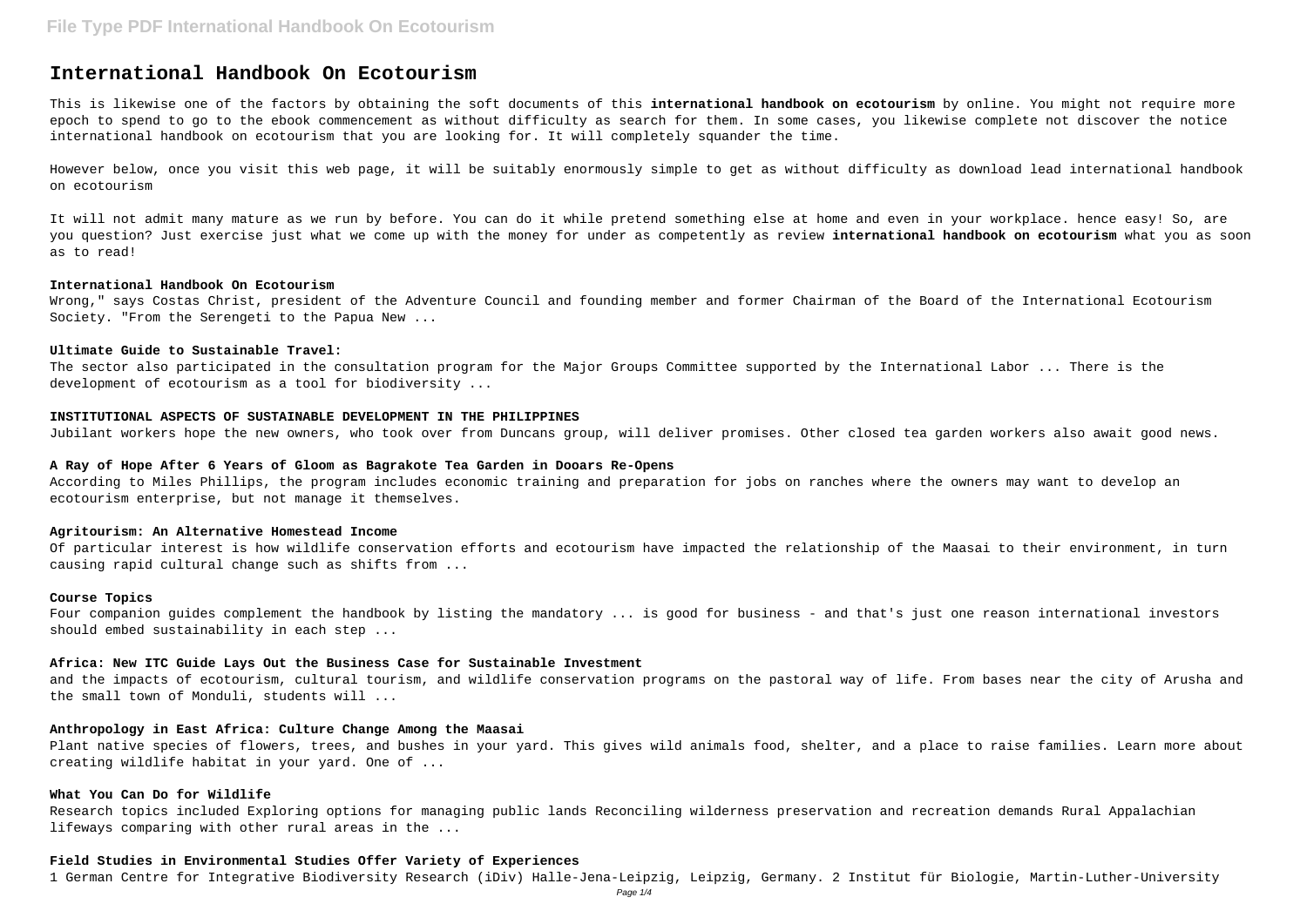## **File Type PDF International Handbook On Ecotourism**

Halle-Wittenberg, Halle, Germany. 3 CIBIO (Research ...

### **Rewilding complex ecosystems**

We'll focus on Costa Rica's environmental challenges and responses, including substantial attention to renewable energy, environmental and energy policy, water quality and quantity, urbanization, ...

### **Costa Rica Study Abroad**

After an infant mountain gorilla was confiscated from poachers in December 2004, MGVP, Inc. and their main conservation partners, DFGFI (Dian Fossey Gorilla Fund International ... groups habituated ...

### **Orphaned Mountain Gorillas: Now There Are Four**

2017). As for sea otters, an analysis published this year in Science estimated their value in restoring kelp forests, increasing fish production, sequestering carbon, and enhancing ecotourism at 53.6 ...

### **Predator Protection Is Just Ecologic, Economic Logic**

The Let's Go Series is an excellent resource for all sorts of travel information. The International Student Identity Card is a great travel resource as it provides access to discount air and rail ...

### **Making Travel Plans**

70-90% of internships turn into full-time employment. Apply classroom and textbook theories to a "real world" setting. Establish networks in the business community. Get a feel for an industry or ...

### **For Students**

In 1886, the Pennsylvania Supreme Court struck down a law that prohibited employers from paying wages in company store scrip and mandated monthly wage payments. The court held that the legislature ...

### **Business History**

The project team will update policy frameworks, revised the HWDSB Board of Trustees Bylaws and Handbook and provide training and related professional development opportunities for Trustees under ...

Roy and Jan have assembled a timely snapshot of our current understanding of ecotourism, both as a concept worthy of scientific inquiry and as an increasingly significant segment of global commerce and industry. A terrific piece of work! Sam Ham, University of Idaho, US In the 30 or so year since it became established in the tourism literature and in tourism practice, ecotourism has attracted as many proponents as opponents. This Handbook now brings together some of the leading scholars worldwide in this field, to explore the current position of this form of tourism. In doing so, it offers serious critiques, it explores meanings and paradoxes, it offers best practices and it looks to the future. It is the Handbook for one of tourisms fastest growing and controversial sectors. David Airey, University of Surrey, UK This is a most welcome and needed book. With a very strong editorial team and contributing authors, the Handbook covers all the key issues of ecotourism. It cuts through the confusion surrounding the much-misunderstood concept of ecotourism, clearly dealing with definitions, concepts and research issues. The Handbook is particularly welcome for its focus on the visitor experience, a strength of the editors, and for clearly linking the theory of ecotourism with practice in the field. Christopher Cooper, Oxford Brookes University, UK This Handbook brings together contributions from over forty international experts in the field of ecotourism. It provides a critical review and discussion of current issues and concepts it challenges readers to consider the boundaries of what ecotourism is, and could be. The Handbook provides practical information regarding the business of ecotourism; insights into ecotourist behaviour and visitor experiences; and reflections on the practice of ecotourism in a range of different contexts. The Handbook is designed to be a valuable reference book for tourism scholars and researchers.

This handbook presents a timely, broad-ranging, and provocative overview of the essential nature of ecotourism. The chapters will both advance the existing central themes of ecotourism and provide challenging and divergent observations that will thrust ecotourism into new areas of research, policy, and practice. The volume is arranged around four key themes: sustainability, ethics and identity, change, conflict, and consumption, and environment and learning, with a total of 28 chapters. The first section focuses on sustainability as a core ecotourism criterion, with a primary focus on some of the macro sustainability issues that have an impact on ecotourism. Foremost among these topics is the linkage to the UN's Sustainable Development Goals,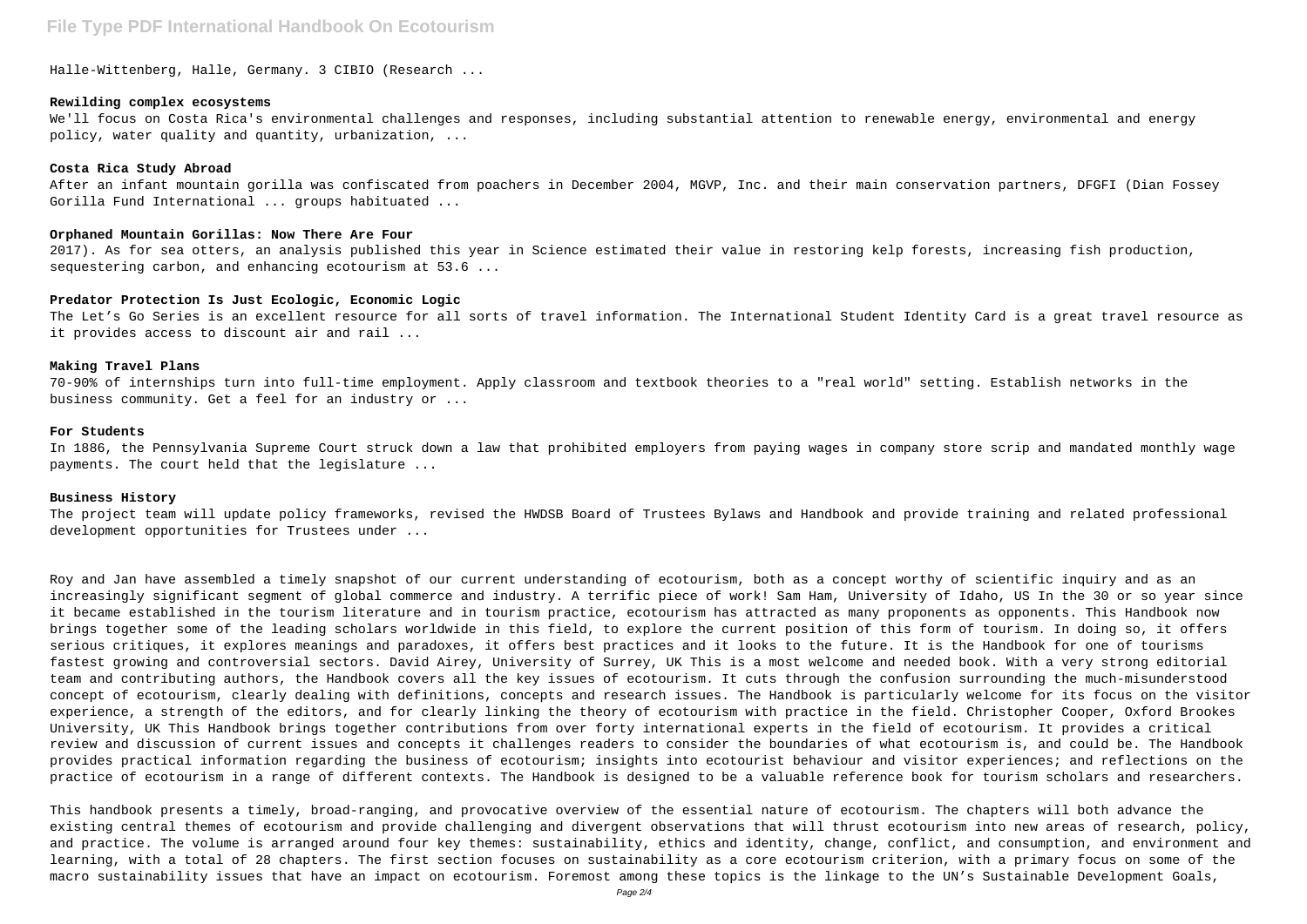## **File Type PDF International Handbook On Ecotourism**

which have relevance to ecotourism as one of the greenest or most responsible forms of tourism. The chapters in the second section provide a range of different topics that pull ecotourism research into new directions, including a chapter on enriching indigenous ecotourism through culturally sensitive universalism. The third section includes chapters on topics ranging from persons with disabilities as a neglected body of research in ecotourism, to ecotourism as a form of luxury consumption. The final section emphasises the link between ecotourism and learning about the natural world, including a deeply theoretical chapter on rewilding Europe. With contributions from authors around the world, this handbook gives a global platform to local voices, in both developed and emerging country contexts. The multidisciplinary and international Routledge Handbook of Ecotourism will be of great interest to researchers, students, and practitioners working in tourism and sustainability.

Routledge Handbook of the Tourist Experience offers a comprehensive synthesis of contemporary research on the tourist experience. It draws together multidisciplinary perspectives from leading tourism scholars to explore emergent tourist behaviours and motivations. This handbook provides up-to-date, critical discussions of established and emergent themes and issues related to the tourist experience from a primarily socio-cultural perspective. It opens with a detailed introduction which lays down the framework used to examine the dynamic parameters of the tourist experience. Organised into five thematic sections, chapters seek to build and enhance knowledge and understanding of the significance and meaning of diverse elements of the tourist experience. Section 1 conceptualises and understands the tourist experience through an exploration of conventional themes such as tourism as authentic and spiritual experience, as well as emerging themes such as tourism as an embodied experience. Section 2 investigates the new, developing tourist demands and motivations, and a growing interest in the travel career. Section 3 considers the significance, motives, practices and experiences of different types of tourists and their roles such as the tourist as photographer. Section 4 discusses the relevance of 'place' to the tourist experience by exploring the relationship between tourism and place. The last section, Section 5, scrutinises the role of the tourist in creating their experiences through themes such as 'transformations in the tourist role' from passive receiver of experiences to co-creator of experiences, and 'external mediators in creating tourist experiences'. This handbook is the first to fill a notable gap in the tourism literature and collate within a single volume critical insights into the diverse elements of the tourist experience today. It will be of key interest to academics and students across the fields of tourism, hospitality management, geography, marketing and consumer behaviour.

Intended as a guide for wildlife managers and ecotourism operators, as well as interested ecotourists, this book addresses the biological principles governing how ecotourism affects wildlife. The introductory chapters focus on four key responses to human visitation—behavioral, physiological, ecological, and evolutionary. Readers will discover ecotourism's effects on biodiversity in connection with various industries that are habitat or taxonomically specific: fish tourism (including both freshwater and marine), marine mammal tourism, the huge industry centered on terrestrial animals, and the well-studied industry of penguin tourism. Given that the costs and benefits of ecotourism cannot be meaningfully assessed without understanding the human context, particular attention is given to how ecotourism has been used as part of community development. In closing, the book synthesizes the current state of knowledge regarding best practices for reducing human impacts on wildlife. The final chapter highlights key research questions that must be addressed to provide more evidence-based guidelines and policy.

This Handbook presents state-of-the-art methodological guidance and discussion of international practice related to the integration of biodiversity and ecosystem services in impact assessment, featuring contributions from leading researchers and practitioners the world over. Its multidisciplinary approach covers contributions across five continents to broaden the scope of the field both thematically and geographically.

Routledge Handbook of Tourism and Sustainability from C. Michael Hall, Stefan Gössling, Daniel Scott is one of the winners of the ITB BookAwards 2016 in the category Specialist tourism literature! Sustainability remains one of the major issues in tourism today. Concerns over climate and environmental change, the fallout from the global economic and financial crisis, and the seeming failure to meeting UN Millennium development goals have only reinforced the need for more sustainable approaches to tourism, however they be defined. Given the centrality of sustainability in tourism curricula, policies, research and practice it is therefore appropriate to prepare a state of the art handbook on the relationship between tourism and sustainability. This timely Handbook of Tourism and Sustainability is developed from specifically commissioned original contributions from recognised authors in the field, providing a systematic guide to the current state of knowledge on this area. It is interdisciplinary in coverage and international in scope through its authorship and content. The volume commences with an assessment of tourism's global environmental, e.g. climate, emissions, energy use, biodiversity, water use, land use, and socio-economic effects, e.g. economic impacts, employment and livelihoods, culture. This then provides the context for sections outlining the main theoretical frameworks and constructs that inform tourism and sustainability, management tools and approaches, and the approaches used in different tourism and travel industry sectors. The book concludes by examining emerging and future concerns in tourism and sustainability such as peak-oil, post-carbon tourism, green economy and transition tourism. This is essential reading for students, researches and academics interested in the possibilities of sustainable forms of tourism and tourism's contribution to sustainable development. Its assessment of tourism's global impact along with its overviews of sectoral and management approaches will provide a benchmark by which the sustainability of tourism